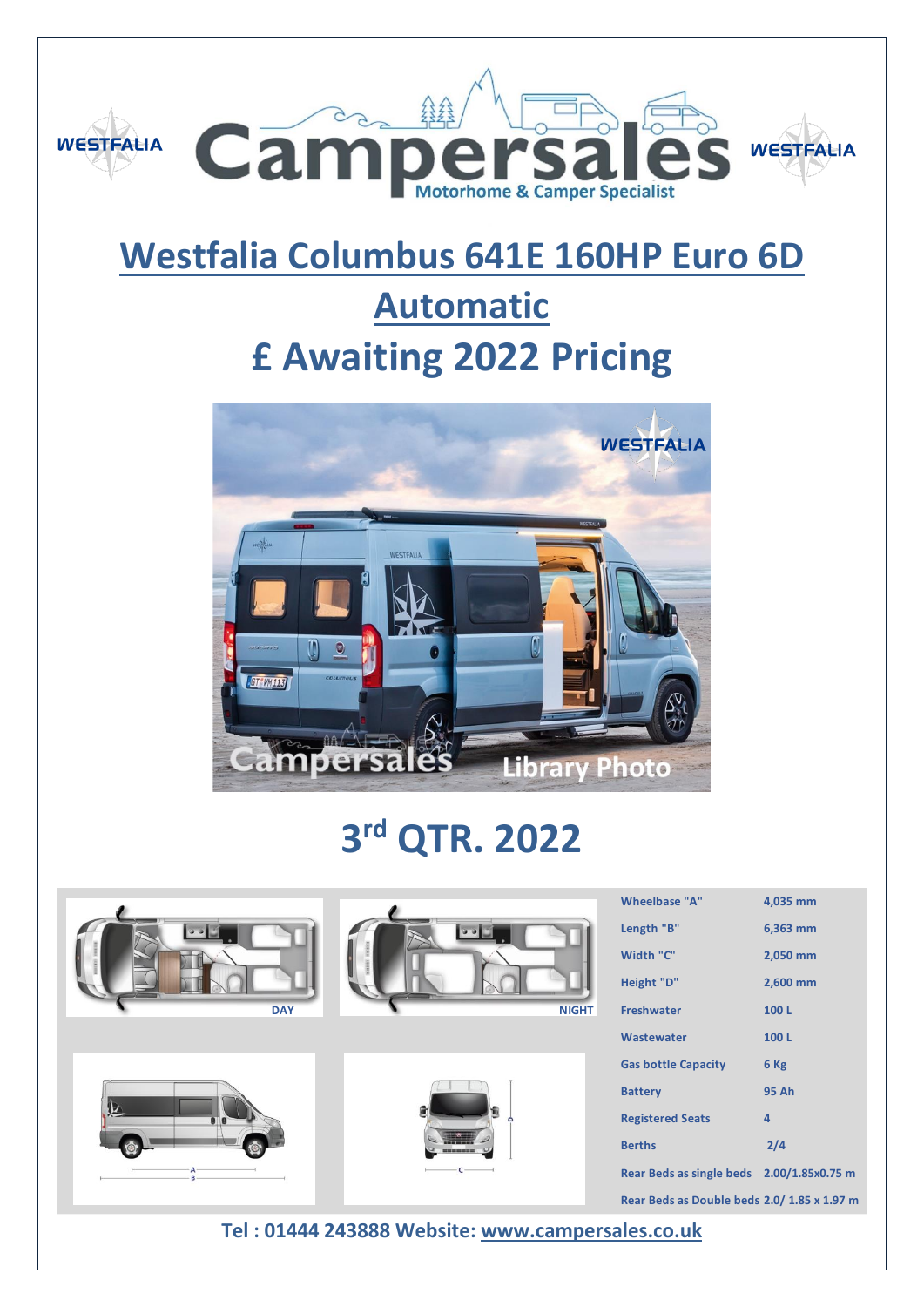### **This vehicle package is made up as follows:**

## Campersales

| <b>Westfalia Columbus 641 E</b>                                                                                                                                                                                                                                                                                                                                                                                                                                                                                                                                                                                                                                                |                                |                     |
|--------------------------------------------------------------------------------------------------------------------------------------------------------------------------------------------------------------------------------------------------------------------------------------------------------------------------------------------------------------------------------------------------------------------------------------------------------------------------------------------------------------------------------------------------------------------------------------------------------------------------------------------------------------------------------|--------------------------------|---------------------|
| <b>OPTIONAL EQUIPMENT</b>                                                                                                                                                                                                                                                                                                                                                                                                                                                                                                                                                                                                                                                      | <b>CODE</b>                    | <b>Weight Kg</b>    |
| 2.2   117 kW / 160 PS                                                                                                                                                                                                                                                                                                                                                                                                                                                                                                                                                                                                                                                          |                                |                     |
| <b>Columbus Plus pack:</b>                                                                                                                                                                                                                                                                                                                                                                                                                                                                                                                                                                                                                                                     |                                | 2768                |
| • Heated windscreen incl. Electrically adjustable outside mirrors<br>• Radio pre-installation in combination with loud speakers (driver's cab) and DAB antenna in right outside<br>• Dimmable LED electric package: flexible LED reading lamp, LED light lines in the roof storage compartment and LED light lines at light<br>panel of the wet cell, rain and LED light line above sliding door (dimmer and remote control included)<br>• Front fog lights with cornering function<br>• Dashboard "Techno Trim"<br>• Folding blind set for front and side windows<br>• Steering wheel and knob of gearshift lever made of leather<br>• Charge booster 20A<br>• Flyscreen door | VKD44                          | 27.6                |
| Fiat Safety Pack plus (includes Safety pack):<br>• Autonomous emergency brake control with pedestrian and cyclist detection<br>• Lane Control (lane support system)<br>• Rain and dusk sensor<br>• Traffic sign recognition and high beam recognition<br>• Adaptive Cruise Control 30 km/h<br>• Intelligent speed assist<br>• Attention Assist (drowsy driver detection)<br>Fiat All-round Visibility pack:                                                                                                                                                                                                                                                                    | 2PQ                            |                     |
| • Front fog lights with cornering function<br>• Blind spot assist and rear cross path detection<br>· Digital central rear view mirror<br>• 360° aktive park assist                                                                                                                                                                                                                                                                                                                                                                                                                                                                                                             | 3PA                            |                     |
| <b>Base vehicle options</b>                                                                                                                                                                                                                                                                                                                                                                                                                                                                                                                                                                                                                                                    |                                |                     |
| Maxi chassis for permissible total weight Columbus 4,250 kg (only in combination with 140/160/180 HP (not for Co 540 D)                                                                                                                                                                                                                                                                                                                                                                                                                                                                                                                                                        | VKH <sub>03</sub>              | 40                  |
| 16" alloy wheels for Maxi Chassis (bi-colour)                                                                                                                                                                                                                                                                                                                                                                                                                                                                                                                                                                                                                                  | 1LR                            |                     |
| 9-speed automatic transmission (not for 120 HP and only in combination with alloy wheels)                                                                                                                                                                                                                                                                                                                                                                                                                                                                                                                                                                                      | 7                              |                     |
| Metallic-Paint<br>Painted front bumper in vehicle colour (not for all colours)                                                                                                                                                                                                                                                                                                                                                                                                                                                                                                                                                                                                 |                                |                     |
| Electricaly foldable outside mirrors, heated                                                                                                                                                                                                                                                                                                                                                                                                                                                                                                                                                                                                                                   | 341                            |                     |
| Rear park distance control system                                                                                                                                                                                                                                                                                                                                                                                                                                                                                                                                                                                                                                              | 508                            | $\mathbf{1}$        |
| Radio with Touchscreen Uconnect 10" with DAB, Bluetooth, Navigation, USB, controls for automatic air condition (incl. steering wheel with<br>radio controls, ONLY with Automatic AC)                                                                                                                                                                                                                                                                                                                                                                                                                                                                                           | 2PZ                            | 2.5                 |
| Full digital instrument cluster                                                                                                                                                                                                                                                                                                                                                                                                                                                                                                                                                                                                                                                | 2QF                            |                     |
| Backup camera (only in combination with radio 2PX, 2PY, 2PZ)<br>Tyre pressure monitoring system                                                                                                                                                                                                                                                                                                                                                                                                                                                                                                                                                                                | 316<br>365                     | 2.5<br>$\mathbf{1}$ |
| 230V socket in dashboard                                                                                                                                                                                                                                                                                                                                                                                                                                                                                                                                                                                                                                                       | <b>JKU</b>                     |                     |
| <b>Telematic Box Module</b>                                                                                                                                                                                                                                                                                                                                                                                                                                                                                                                                                                                                                                                    | <b>RDG</b>                     |                     |
| Electric parking brake<br>Gloss black grille with Westfalia-logo (not in combination with painted bumpers in black)                                                                                                                                                                                                                                                                                                                                                                                                                                                                                                                                                            | 26<br><b>MFF</b>               |                     |
| LED Daytime running light                                                                                                                                                                                                                                                                                                                                                                                                                                                                                                                                                                                                                                                      | LM1                            |                     |
| Extra-charge for automatic air conditioning with pollen filter, in addition to manual air conditioning                                                                                                                                                                                                                                                                                                                                                                                                                                                                                                                                                                         | 140                            |                     |
| Spare wheel with fixation                                                                                                                                                                                                                                                                                                                                                                                                                                                                                                                                                                                                                                                      | <b>VK003</b>                   | 25                  |
| Safety locking system "Dead Lock"<br><b>Optional equipment Westfalia</b>                                                                                                                                                                                                                                                                                                                                                                                                                                                                                                                                                                                                       | 64                             |                     |
| Alternative Cloth Roseland/titan black uni for driver and passenger seat and double seat bench                                                                                                                                                                                                                                                                                                                                                                                                                                                                                                                                                                                 | WZIP1                          |                     |
| Insert between single beds to enlarge sleeping space (only for Columbus 641E)                                                                                                                                                                                                                                                                                                                                                                                                                                                                                                                                                                                                  | WZZ04                          | 8                   |
| Front bed integrated to seat bench with cold foam mattress approx.                                                                                                                                                                                                                                                                                                                                                                                                                                                                                                                                                                                                             | WZI04                          | 15                  |
| 900 x 1,800 mm with breathable fabric (for Columbus 601 D and 641 E)<br>Mirror door for wet bath                                                                                                                                                                                                                                                                                                                                                                                                                                                                                                                                                                               | WZ125                          | $\overline{4}$      |
| Outside shower hot / cold incl. shower head and suction foot                                                                                                                                                                                                                                                                                                                                                                                                                                                                                                                                                                                                                   | <b>VK001</b>                   | 1.5                 |
| 2 loud speakers in sleeping zone                                                                                                                                                                                                                                                                                                                                                                                                                                                                                                                                                                                                                                               | <b>WZI11</b>                   | $\mathbf{1}$        |
| Extenting table (large)<br>Wood floor inlay shower - yacht design                                                                                                                                                                                                                                                                                                                                                                                                                                                                                                                                                                                                              | WZ145<br>WZZ62                 | 3<br>$\overline{2}$ |
| Big skylight Remis-Top 500 x 700 mm in living area with built-in blind and flyscreen instead of lift and tilt roof light 400 x 400 mm (not with<br>pop-up roof)                                                                                                                                                                                                                                                                                                                                                                                                                                                                                                                | WZD05                          | 3.5                 |
| Vent window LH in the rear (available only for Columbus 641 E)                                                                                                                                                                                                                                                                                                                                                                                                                                                                                                                                                                                                                 | WZE11                          | 5                   |
| 2 additional windows in rear doors (available only for Columbus 641 E; minus 3cm bed length)                                                                                                                                                                                                                                                                                                                                                                                                                                                                                                                                                                                   | WZE03                          | 5                   |
| 1 additional powerful 95 Ah AGM battery                                                                                                                                                                                                                                                                                                                                                                                                                                                                                                                                                                                                                                        | WZ102                          | 30                  |
| Front heated seats                                                                                                                                                                                                                                                                                                                                                                                                                                                                                                                                                                                                                                                             | WZ105                          | 3                   |
| Winter Package: Heated waste water tank, insulated rear door and sliding door and insulation mat for rear door, insulation mat for<br>windscreen, additional convector in the drivers cabin, floor heating incl. heated                                                                                                                                                                                                                                                                                                                                                                                                                                                        | VKD04                          | 16                  |
| Storage partition (only for Columbus 540 D and 601 D)                                                                                                                                                                                                                                                                                                                                                                                                                                                                                                                                                                                                                          | WZZ47                          | 1.5                 |
| Awning Anthracite (max. possible lenghts)<br><b>Package Total:</b>                                                                                                                                                                                                                                                                                                                                                                                                                                                                                                                                                                                                             |                                | 30                  |
|                                                                                                                                                                                                                                                                                                                                                                                                                                                                                                                                                                                                                                                                                |                                |                     |
| <b>Alarm and Tracker Combination</b><br>Autowatch 695 Thatcham Cat 1 (2-1 Alarm & immobiliser)<br>Scorpion S5-VTS Thatcham Cat 5 Tracker<br>(Tracker subscription fee paid direct from customer)                                                                                                                                                                                                                                                                                                                                                                                                                                                                               |                                |                     |
| Electric hook up cable (10m)                                                                                                                                                                                                                                                                                                                                                                                                                                                                                                                                                                                                                                                   |                                |                     |
| 1 x 6kg Propane gas cylinder<br>1st registration fee DVLA                                                                                                                                                                                                                                                                                                                                                                                                                                                                                                                                                                                                                      |                                |                     |
| Road Tax / VED - PLG                                                                                                                                                                                                                                                                                                                                                                                                                                                                                                                                                                                                                                                           |                                |                     |
|                                                                                                                                                                                                                                                                                                                                                                                                                                                                                                                                                                                                                                                                                |                                |                     |
|                                                                                                                                                                                                                                                                                                                                                                                                                                                                                                                                                                                                                                                                                | Payload for this package Kg ** | 408                 |
| <b>PACKAGE TOTAL</b>                                                                                                                                                                                                                                                                                                                                                                                                                                                                                                                                                                                                                                                           |                                |                     |

\* Mass In Running Order includes driver (75 kg), full fuel tank (90 %), fresh water (100 %), gas store,

\*\* Payload: Difference between technically permissible total weight and Mass In Running Order.